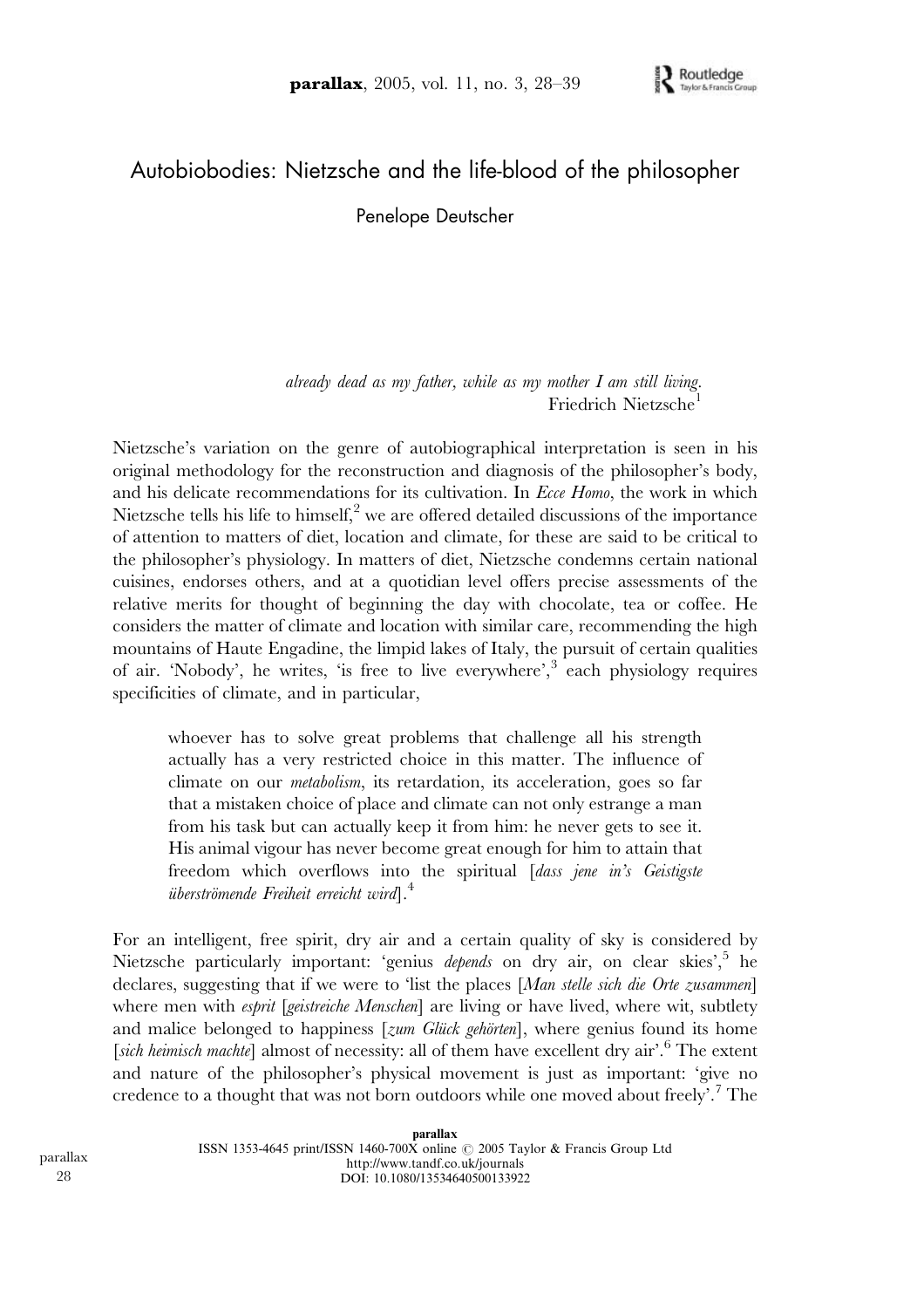philosopher's production is interpreted in terms of the quality of his or her digestion and, we assume, the quality of one's bowel:

All prejudices comes from the intestines […] the slightest sluggishness of the intestines is entirely sufficient, once it has become a bad habit, to turn a genius into something mediocre. <sup>8</sup>

To interpret one's intellectual production in terms of one's physiology makes perfect sense for the philosopher who considers the 'spirit'  $[der Geist]$  one of the styles – Kaufmann suggests the word 'aspect', and we could add mode, type, or even behaviour – [eine Art] of our metabolism.<sup>9</sup>

Nietzsche's interpretation of the philosopher's body is part diagnosis and part prescription. He proposes the cultivation in oneself of a finely tuned sensitivity to what kinds of diet, digestion, air, movement, climate and recreation might be most appropriate to one's own body.<sup>10</sup> And to understand the quality and nature of another philosopher's thought, one could not do better then to interpret their metabolism, digestion, location, recreations, and the quality of the air they breathe. Thus we won't be surprised, in hearing Nietzsche on Kant, to find him focused on Kant's immobility, his attachment to one city.<sup>11</sup> This is not incidental, and it is not an attention to the background biography behind the man. Kant's thought is a matter of physiology, a matter of his sedentary life of Königsberg. To read a philosopher, read their physiology, suggests Nietzsche, and in Ecce Homo he accordingly offers up such a reading of his own physiology. Similarly, in the *Gay Science*, Nietzsche both tells us perceiving (diagnosis) that reading might well be a matter of listening for the posture of the writer's body, and that assessing the quality of the book might also be a matter of assessing the quality of the posture: 'How quickly we guess how someone has come by his ideas: whether it was while sitting in front of his inkwell, with a pinched belly, his head bowed low over the paper– in which case we are quickly finished with his book, too!<sup>'12</sup> The crooked posture is the matter of the crooked spirit: 'every specialist has his hunched back. Every scholarly book also mirrors a soul that has become crooked'.<sup>13</sup> Telling us that his own physiology as a writer has been that of he who thinks 'outdoors-walking, leaping climbing, dancing'. Nietzsche again runs the point into a diagnosis of the physicality of the written text, and an assessment of its quality in terms of that physicality: 'Our first questions about the value of a book, of a human being, or a musical composition are: Can they walk? Even more, can they  $dance$ ?,14

Some dicta then, for the philosopher's body: The ideals and objectives of philosophy are often taken by Nietzsche to be a 'disguise' [Verkleidung]<sup>15</sup> of physiology or physiological needs. Socrates and Plato are physiologically in accord in demonstrating 'symptoms of decay'.<sup>16</sup> Epicureanism is said to have grown out of a physiological reality, the instinctive aversion to pain.<sup>17</sup> When we philosophize, what might really be doing the philosophizing is the sickness or distress of one's body (thus Luther, Rousseau and Saint Simon are said to be sick spirits).<sup>18</sup> It is the coarser organ *[das gröbere Organ*], he writes, which sees apparent equality [scheinbare Gleichheit].<sup>19</sup> Scepticism is said to be an expression of 'a certain complex physiological condition that in ordinary language is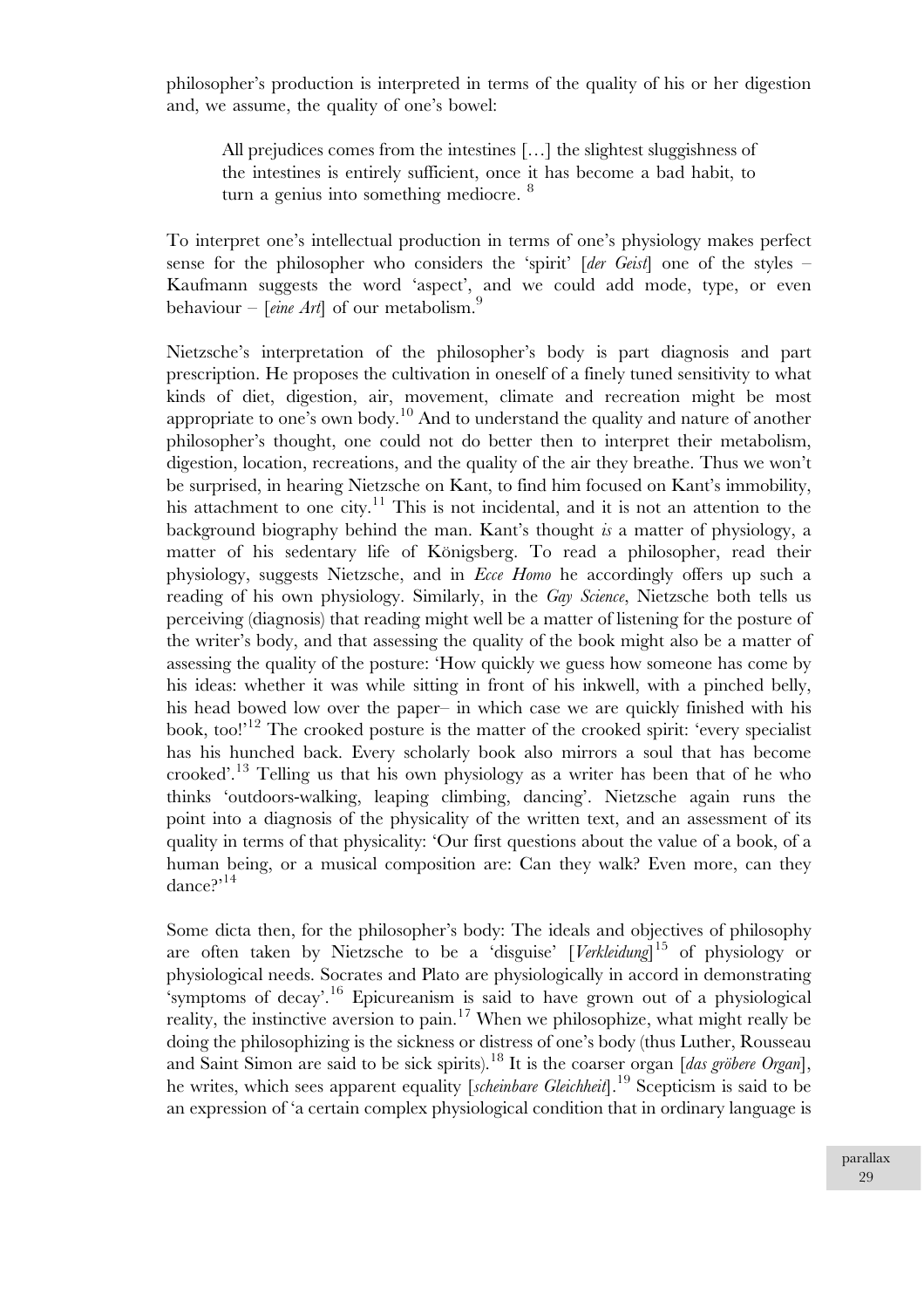called nervous exhaustion and sickliness'.<sup>20</sup> The scope Nietzsche gives to philosophical sickness is broad:

Every philosophy that ranks peace above war, every ethics with a negative definition of happiness [mit einer negativen Fassung des Begriffs  $Gliick$ ] every metaphysics and physics that knows some finale, some final state of some sort, every predominantly aesthetic or religious craving for some Apart, Beyond Outside, Above, permits the question whether it was not sickness that inspired the philosopher. $^{21}$ 

But these examples do not suggest that the body is the cause, and the philosophy the effect. Physiology is not fixed. What we eat and how we live, the air we breathe, our posture, how we sit, whether we walk and dance, what and how we read, write and live, affects our physiology, which in turn affects our philosophy. And our philosophy also affects our physiology. As Nietzsche writes, 'learning changes us; it does what all nourishment does which also does not merely "preserve".<sup>22</sup> Thus where the 'bold insanities of metaphysics'<sup>23</sup> are the symptoms of certain bodies, they may be the symptoms of our 'inheritance' (Nietzsche mentions as examples Polish blood, or theological blood) or of how we live our bodies in our daily dietary, habitual and environmental, and our regimes of reading and writing. How we live, as we'll see, also affects what others will inherit from us. One term Nietzsche will use to convey this idea, is that the nature (even the consistency) of our 'blood' is affected by how we live.

Finally, though Nietzsche imagines the time of the 'philosophical *physician*<sup>24</sup> (able to skilfully diagnose the philosopher's health in the Nietzschean sense) philosophers are said by Nietzsche to currently lack knowledge of physiology.<sup>25</sup> They are neither adequate psychologists, nor adequate physiologists. In reading philosophy, they have not learnt how to diagnose the philosopher's physiology, and this is a philosophical sensibility which Nietzsche tries to convey to us. His particularity is that he does know how to listen to a philosopher's physiology, and not surprisingly, he explains this very sensibility in physiological terms.

In *Ecce Homo*, Nietzsche famously relates his own philosophical sensibility to his physiology in terms of his 'dual descent' [*doppelte Herkunft*] $^{26}$  (from his mother and father and his dual instincts as both a 'decadent' descended from the lowest rung of life and as a 'beginning' descended from the highest rung).<sup>27</sup> Dual descent, the mixture of different classes and races, sometimes described in his work as itself a kind of decadence, is here refigured as a resource, which enables Nietzsche to have a sensibility to all types in life, if the dangerous, competing sensibility of instincts are carefully regulated and managed.

Again, this is a reading of the philosophical spirit as physiology, which produces both diagnosis and prescription. To understand the philosopher's intellectual production, one needs ears to listen to the play of active and reactive instincts in their work. Socratic dialectic, for example, is 'a symptom of decadence'.<sup>28</sup> Philosophical interpretation thus becomes a matter of diagnosis of instincts. On the prescriptive side, Nietzsche proposes an attention to the needs of the body. She or he who combines active and reactive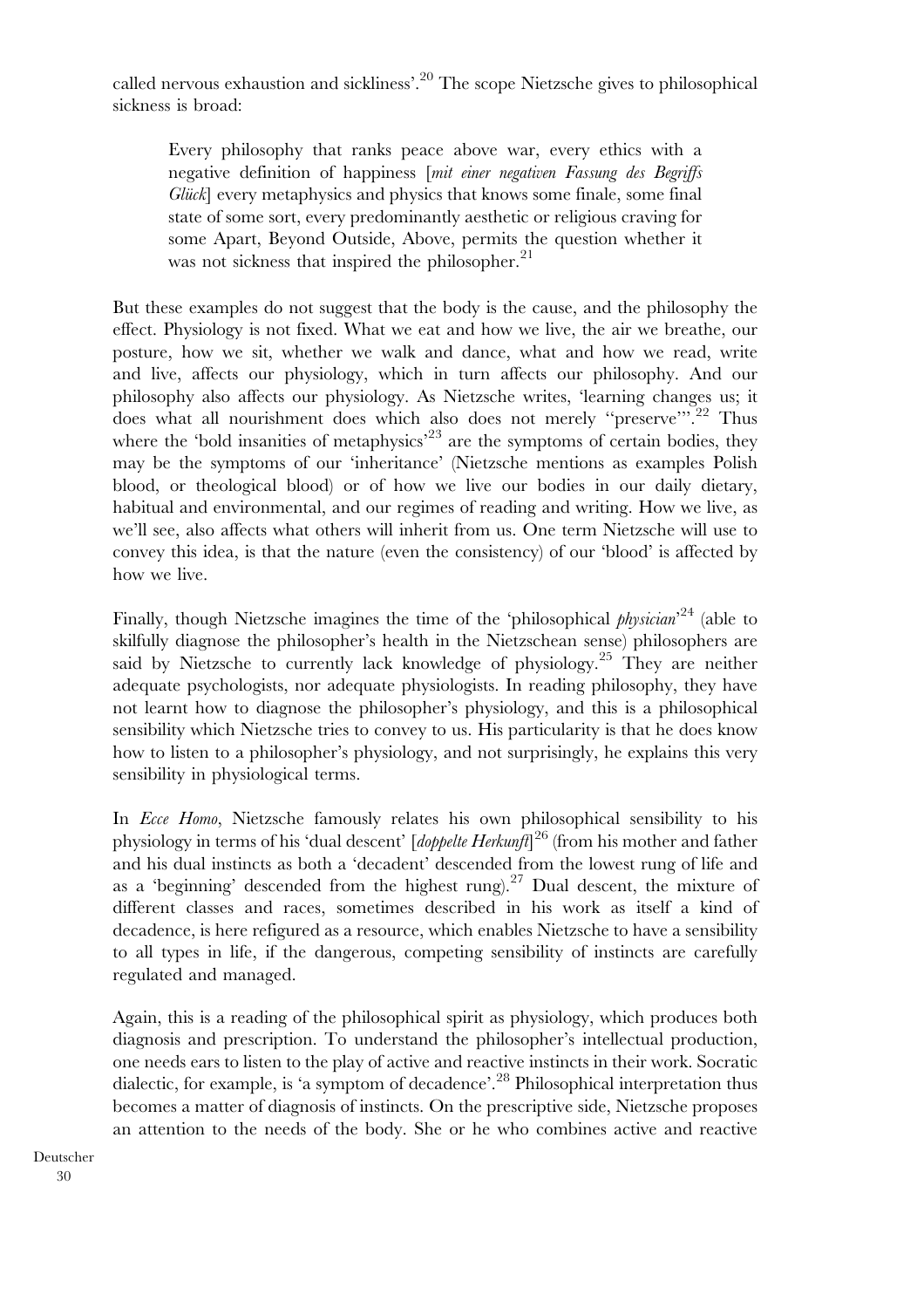instincts, as does Nietzsche, will need to beware of excessive proximity with reactive forces. Some distance and isolation will be necessary, perhaps not reading too many books, nor encountering too many people, nor exposing oneself to too many forces. Nietzsche would be unlike Zarathustra, who can afford to be bitten by the adder: Though the adder's poison is deadly, Zarathustra asks it, 'When did a dragon ever die from the poison of a snake?<sup>229</sup> Nietzsche has a proposal for how the philosopher should live, and, also how, in reading philosophy, to diagnose the philosopher's body. His physiology dictates how he should live, and in his writing, we read his physiology. It becomes relevant, then, to how we read Nietzsche, as it became relevant to his thinking about other philosophers, to think in terms of biographical detail, where he travelled, who he met with, what he ate and drank, read, whether he danced, what was the air breathed?

This means that Nietzsche proposed a new approach to the biography of philosophers. Does he tell us of the 'life of the philosopher?' Yes – but it is not, of course, what Derrida has described as the writing of:

'lives of the philosophers,' those biographical novels (complete with style flourishes and character development  $[dans \, \textit{le style' or} nemental \, \textit{et style']})$  to which great historians of philosophy occasionally resign themselves [s'accommodent]. Such biographical novels or psychobiographies claim that, by following empirical procedures of the psychologistic - at times even psychoanalytic - historicist or sociological type, one can give an account of the genesis of the system.<sup>30</sup>

Such approaches adhere to a separation between the author's life and work, the one reconstructed to explain the other, the one seen as lying behind the other. Instead, Nietzsche undermines the separation between the philosopher's life and the philosopher's work, not recounting a philosopher's life that lies behind and explains the work. The autobiography would not explain the philosophy, the philosophy is already the autobiography. Philosophy does not result from an individual's life, nor from the specifics of their body; it is already their autobio-body.

Nietzsche  $i<sub>s</sub>$  telling us that with their philosophical production, the philosopher writes his or her autobiography. But autobiography is also distinctively reconceived as a physiobiography. Writing the body, particularly the philosopher's body, is therefore reconceived as a kind of autobiobody insofar as the body can be narrated, but the body is itself already a narration. Just as prose is written, a body is written, in the structure and texture of its intakes and expulsions, its modes and styles, its environment, attractions and retractions, its biorhythms, pacing, cadence and punctuation.

So, Nietzsche does refer the work to the life, and does refer to biographical detail about the author's life but the status of that biography is what matters. It is not the case that in referring to biography, we are inevitably referring to that which we designate as life behind the author's writing. As Derrida notes, there is a high level of complicity between interpretative systems which refer to the author's life, and those which refuse to do so. Both accept the borderlines between work and life, the one believing that the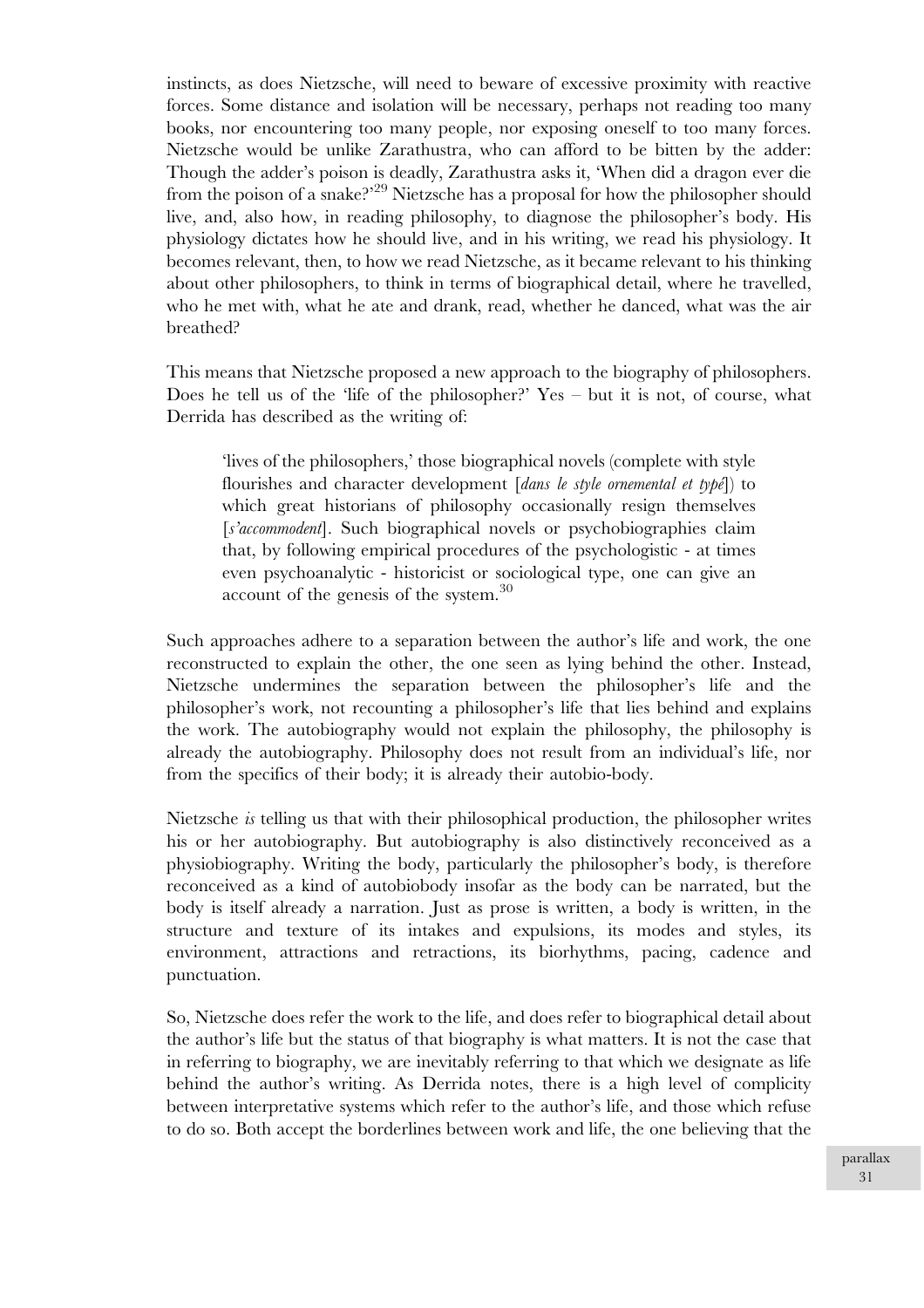latter can be used to explain the former, the other taking such an approach to be anathema. The advocate of the immanent reading of the philosophical text, does not turn to the life because this would (seemingly) appeal to a referent outside of the text. An aversion to an outside (under that guise) re-establishes the status of life as that which lies outside the text. In other words, to question that status we can't be content with an approach which tries to quarantine itself from references to the author's life:

Neither 'immanent' readings [les lectures «immanentistes»] of philosophical systems […] nor external, empirical-genetic readings have ever in themselves questioned the dynamis of that borderline between the 'work' and the 'life'. […] The enclosure of philosophemes, on the one hand, and the life of the author already identifiable behind the name, on the other.<sup>31</sup>

For this reason we need new methodologies for referring to life, modes of analysis of life as life-writing, life as the text of our life. Consider the intervention at work when Nietzsche depicts philosophers as writing from their bowels. Renouncing the opposition between 'the enclosure of philosophemes', on the one hand, and the 'life of the author already identifiable behind the name, on the other', amounts to what kind of methodological shift? What kinds of theoretical paradigms are available to engage in such readings? The question is how to engage in such an analysis. With what tools shall we read the author's life as already writing, as a context in which to already read the writing of the life?

Nietzsche comments, 'Gradually it has become clear to me what every great philosophy has so far been: namely, the personal confession of its author and a kind of involuntary and unconscious [*unvermerkter*] memoir<sup>2,32</sup> We can also ask what is confessed to, and of what is philosophical writing the memoir? The most obvious response, would be, 'the philosophers' life' but what Nietzsche offers is a disruption to, not a reconsolidation of the distinction between life and work. In this sense, the work is not an expression of the life. It is, as is life itself, a writing of a life, a life-writing, and to understand this, we need to think of how philosophy is capable of both expressing what we are, and also constituting what we are.

Amongst its other meanings in his work, Nietzsche's use of the term Blut is an emblem of his analysis of the philosopher's bio-body. The thematics of blood echo through his discussions of the philosopher's physiology. To recall some of these, an entire philosophy may be corrupted by theologians' blood  $[The\text{N}$ <sup>33</sup> Buddhists take care to avoid that which heats the blood  $\left[ \frac{das}{H} \right]$  Blut erhitzen].<sup>34</sup> Scepticism relates to a physiological sickliness inherited in a generation's blood [Blut] which is said to result from the crossing of races, or classes such that 'everything is unrest, disturbance, doubt' and forces and values accordingly inhibit each other.<sup>35</sup>

A reference to the philosopher's blood reoccurs in Sarah Kofman's massive, 780-page work on Nietzsche's *Ecce Homo, Explosion*.<sup>36</sup> When Nietzsche discusses his own blood heritage, Kofman notes that 'he seems to be making reference to biological heritage when he refers, three times in the text, to blood, le sang: "I am of Polish nobility, pur sang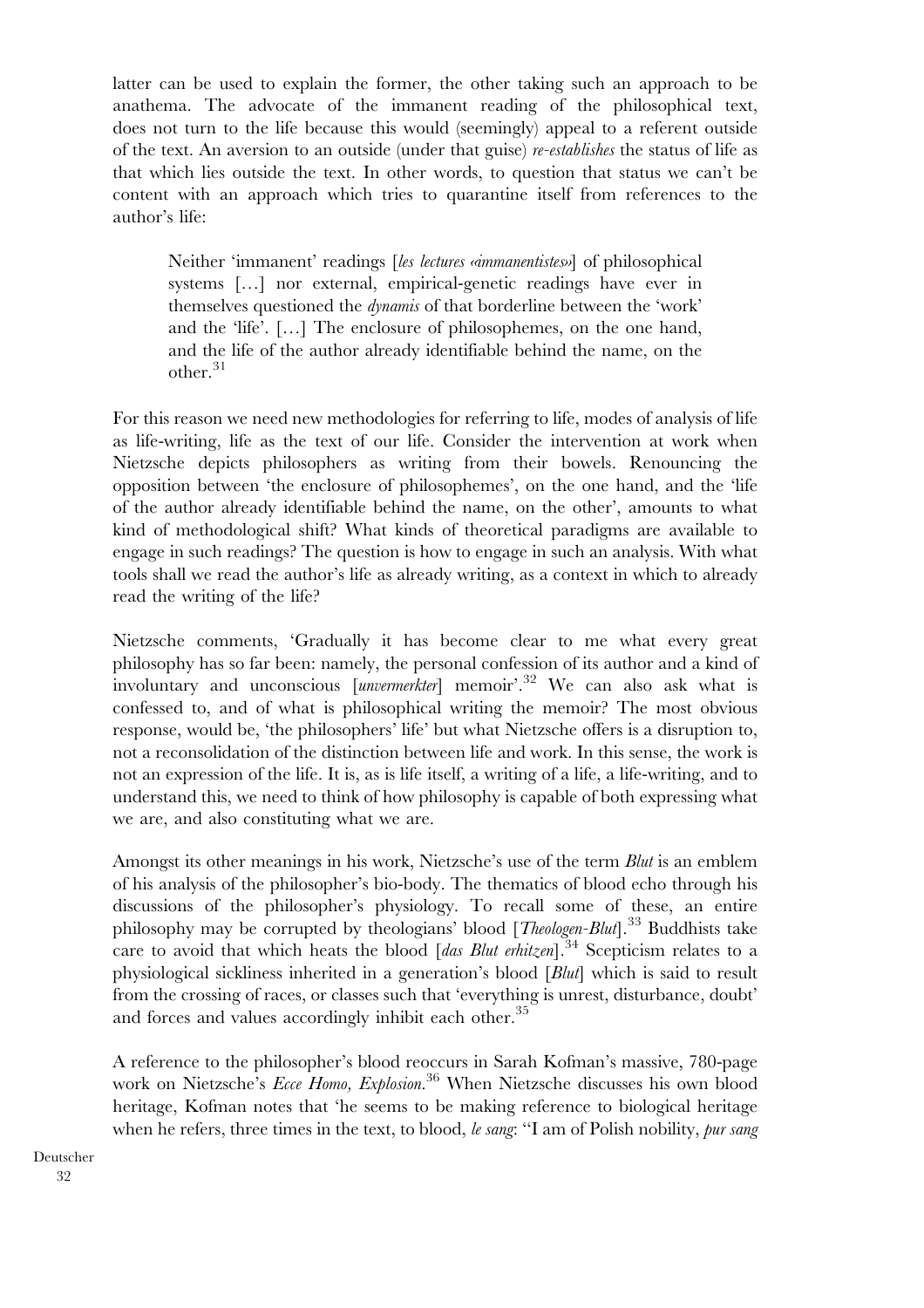(this expression in French in the text), there is not a drop of bad blood enmixed in my veins, and above all no German blood."37

Ich bin ein polnischer Edelmann pur sang, dem auch nicht ein Tropfen schlechtes Blut beigemischt ist, am wenigsten deutsches.<sup>38</sup>

Nietzsche's occasional view of blood as biological heritage is discussed by Walter Kaufman in a chapter of his study of Nietzsche entitled the 'master-race'. From his consideration of Nietzsche's belief that Germans owed their qualities to the inmixing of 'Slavic' blood,<sup>39</sup> Kaufmann understood the risk of Nietzsche's use of the term blood as follows:

If the value of a human being […] were a function of race or indeed of anything purely biological, the consequences would be momentous: the chasm between the powerful 'elite' and those others who are doomed to mediocrity would be fixed and permanent, even hereditary – and large masses of people, possibly whole nations, might be reliably determined to be inferior and possibly worthless. […] On the other hand, if power – and the value of the human being – are construed not in terms of race, nor at all biologically, but in terms of artistic or philosophical creativity, the situation would be very different. $40$ 

Kaufmann misleadingly suggests that a distinction could be made between the purely biological in Nietzsche's work, and artistic and philosophical creation, but in Nietzsche's work, there is no 'purely biological': Biology is already artistic and philosophical creation, and artistic and philosophical creation are already biology. Kaufmann himself will go on to remind us that Nietzsche rejected any strict division between flesh and spirit:

No process of human life, including heredity, could be understood in terms of the body alone. Yet historically it has been Nietzsche's fate that his insistence that that man's spiritual life cannot be understood completely apart from his body has been […] misunderstood because his concomitant insistence that man's physical life cannot be understood apart from the spirit was ignored. $41$ 

Though Kaufmann refers to the 'inextricable togetherness' of spirit and body, they remain established in this account as distinct, though each works on the other.

Kaufmann has been led into this account by the concern about the figural valence of 'blood' in Nietzsche's work. The reference to blood seems to imply that we are determined by a physiology and a heredity considered as purely biological phenomena in relation to which we might be passive victims. But some rethinking of the status of blood as a Nietzschean concept is called for if we consider the status of heredity in his work. For, while it is true that Nietzsche refers often to strong and to degraded races, whose blood might be in our veins, it is just as true that he refers to the possibility that we might have theological or Christian blood in our veins. Heredity, it seems, can refer not just to race, but to religious devotion. Nietzsche refers to the blood of races or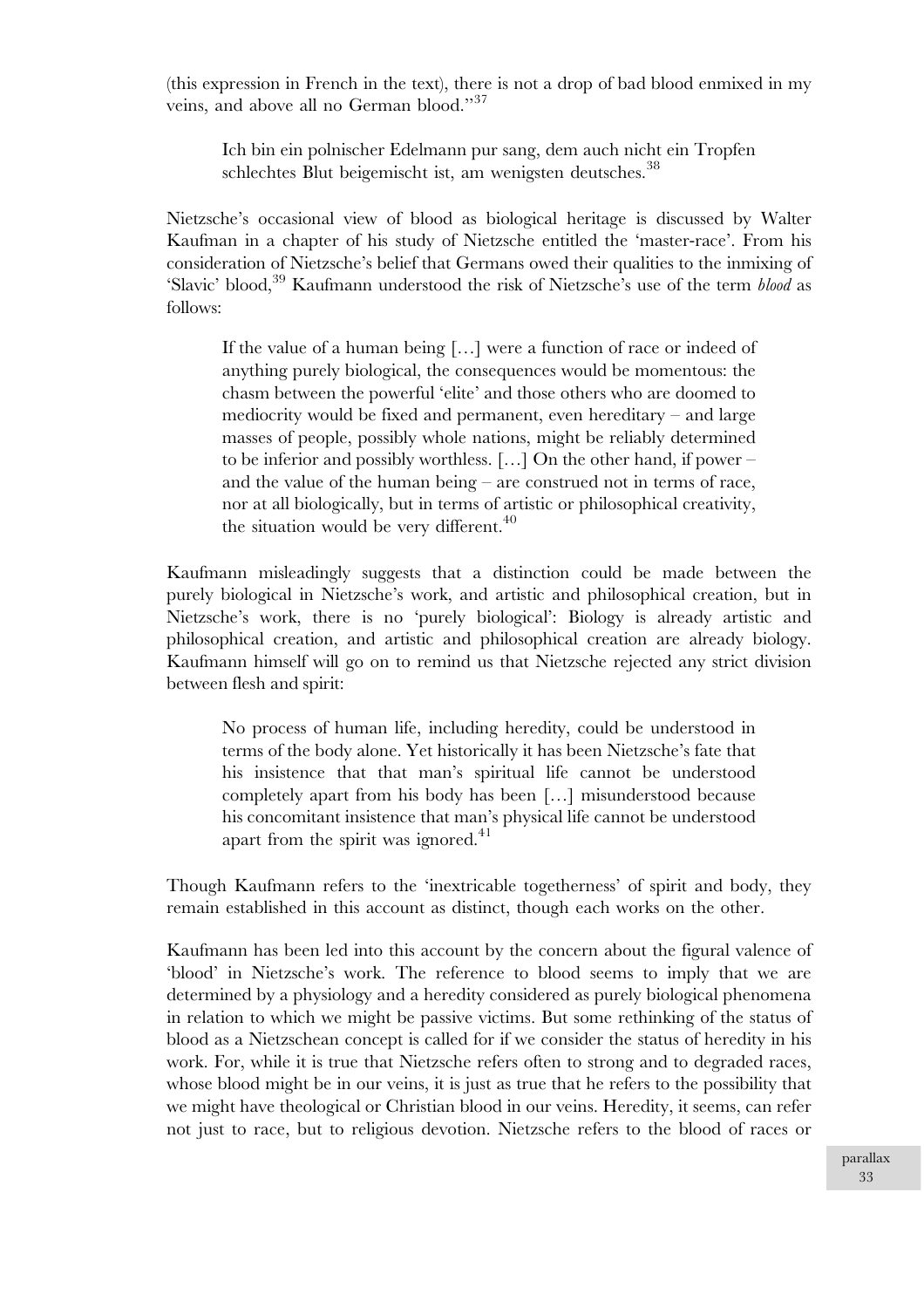classes, thus I might have the blood of a class in my veins. Furthermore, he stresses that we can tool our blood. While I am the fatum of my heredity, I am not the fatum of how I regulate that heredity. That which might well weaken Nietzsche – his combination of reactive and active impulses – can also be the source of his genius, his fine-tuned sensibility, his skills as psychologist and physiologist.

Kaufmann refers to Nietzsche's fondness for believing that he is the descendent of Polish heritage, a belief, Kaufmann tells us, belied by the facts:

Nietzsche liked to believe – though he was probably mistaken – that his last name indicated that he was himself of partly Polish descent and thus of mixed blood. It is characteristic that he sought to give this assumption a spiritual interpretation.<sup>42</sup>

But this tells us, not that Nietzsche was fantasizing or in error about his heritage, his blood, but that blood and heritage is the object of narrative and re-writing in Nietzsche's work, not that which aspires to the status of the pure biological fact, but that which spurs questions about any such status.

Sarah Kofman was more sensitive to the work of blood in Nietzsche's work. When she refers to Nietzsche's apparent reference to biological heritage, to being Polish and having no German blood, Kofman points out that the text which follows 'demonstrates that the racial point of view is superimposed over [recouvre] the typological point of view insofar as Nietzsche understands or, hears under, [entend sous] by the expression ''bad blood'' [mauvais sang] the plebean type […] Nietzsche slips [glissera] from purity of blood to purity of instincts  $[institut in]$ <sup>13</sup>

The language of blood is used precisely to undo the notion of physiological determinism, the work in us of that which might otherwise have the status of the 'purely biological'. Nietzschean blood is the emblem of the body as the autobiobody, the body as life-writing. Reviewing the reference to the term through Nietzsche's work, we can reflect on the operations of Nietzschean sanguinity.

Blood is the emblem of the bodily locale of value judgements [Werthurtheilen] which are said to become part of our flesh and blood [welche uns in Fleisch und Blut übergegangen  $sin d$ .<sup>44</sup> Blood is the site of inheritance of activity or reactivity: Whoever has theologian blood in his veins is said to have 'a crooked and dishonest [schief und unehrlich] attitude towards all things from the very first'.<sup>45</sup> For some others, on the other hand, Zarathustra's words might cause 'the blood of our fathers [*unsrer Väter Blut*] 'who thirsted for war to stir' in our bodies'.<sup>46</sup>

But blood is also a resource for transformation. Though at times our philosophy is a fatum, or is the expression of whether we are weak or strong, philosophy can also be the object of a tooling. Blood expresses the mobility of the body's state, its possibility for channelling in an aesthetics of existence. 'Constantly we have to give birth to our thoughts out of our pain', writes Nietzsche, and 'endow them with what we have of blood, heart, fire, pleasure, passion, agony conscience, fate and catastrophe. Life – that means constantly transforming all that we are into light and flame'.<sup> $\frac{4}{7}$ </sup> Here, blood is a resource with which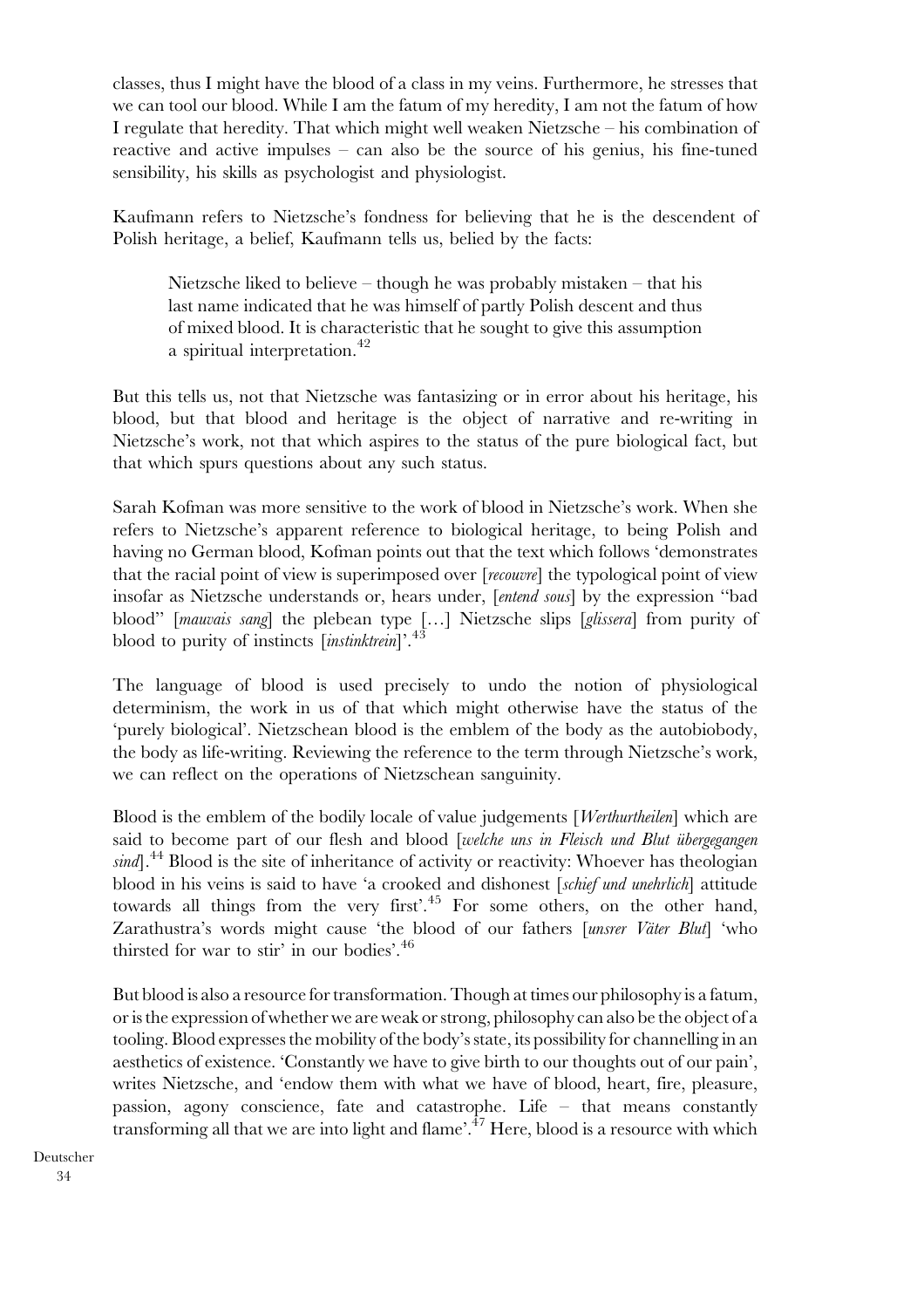we might affirmatively work to endow our thoughts. Just as we can work to give style to one's character, one can work to give a quality of blood to one's thoughts.

For we are, on Nietzsche's picture, weakened and afflicted physiologically, suffering a literal loss of energy, a decline of the instincts, and this condition is heightened in the presence of anything which is any kind of token of 'exhaustion, of heaviness, of age, of weariness, every kind of unfreedom […] dissolution, […] decomposition', all of this literally afflicting physiologically those in proximity. Though our physiology affects how well we live, how well we live affects our physiology.<sup>48</sup> The term 'blood' in Nietzsche's work is also the emblem of the latter phenomenon. As does Kofman, Kaufmann points out a certain variation on Lamarckianism in Nietzsche, some kind of belief that acquired characteristics are passed onto the next generation.<sup>49</sup> Thus, I might not work to give blood to my thoughts. I might live in such a way that reactivity flourishes. That I live in this way is to make myself sick physiologically. This weakness is passed onto those of my bloodline, and my descendents will be all the sicker. If Kant has theological blood in his veins, it might both be in the sense that he lives a sedentary life and is no dancer, and also because his inheritance is that of theological blood. Blood is related to the fatum of our capacity for philosophy: like he says, every 'elevated world […] one must be born, or to speak more clearly one must be cultivated for it, a right to philosophy […] one has only by virtue of one's origins, one's ancestor's, one's "blood" ["das Geblüt"] here decides too'.<sup>50</sup>

The movement of the blood can be an indication that we are living well, and the ability of the blood to move is the emblem of the plasticity of our physiology, its ability to respond well to our good living, though Nietzsche also gives a positive account of the slow movement of his own blood.<sup>51</sup> Blood is also a resource of vitality others may attempt to drain from us. Another's preying attitude to my blood might be a symptom of their reactivity and possible contagion by others. Christians are, for example, bloodsuckers [blutaussaugend] and vampires.<sup>52</sup> Zarathustra depicts being 'wearied by poisonous flies, bloodily [blutig] torn in a hundred places', <sup>53</sup> musing:

They want blood from you […] their bloodless souls thirst for blood, and therefore they sting in Innocence […] they buzz around you even with their praise; […] They want to be near your skin And your blood.[…] They are unworthy of you. Thus they hate you and would dearly love to suck your blood.<sup>54</sup>

Nietzsche acknowledges that pure blood [reines Blut] is at times a racial ideal, anything but harmless.<sup>55</sup> But he stresses a different kind of ideal for the European whose blood is in a different sense intermingled, whose state is one of literal 'physiological selfcontradiction': one's 'instincts contradict, disturb and destroy one another'.<sup>56</sup> Impurity of blood is another term for the conflicting impulses and instincts of most of us.

It is in this sense that the term 'blood' also undermines the notion of racial inheritance, since Nietzsche finds as coherent the notion that I might have Polish or German blood, or the blood of my fathers which stirs at thought of the sword, as that I might have either (as we saw) theologian's blood or, as Europeans are said to have in them, 'the blood of those who died for their faith'.<sup>57</sup> Since blood is a term for instincts, bad blood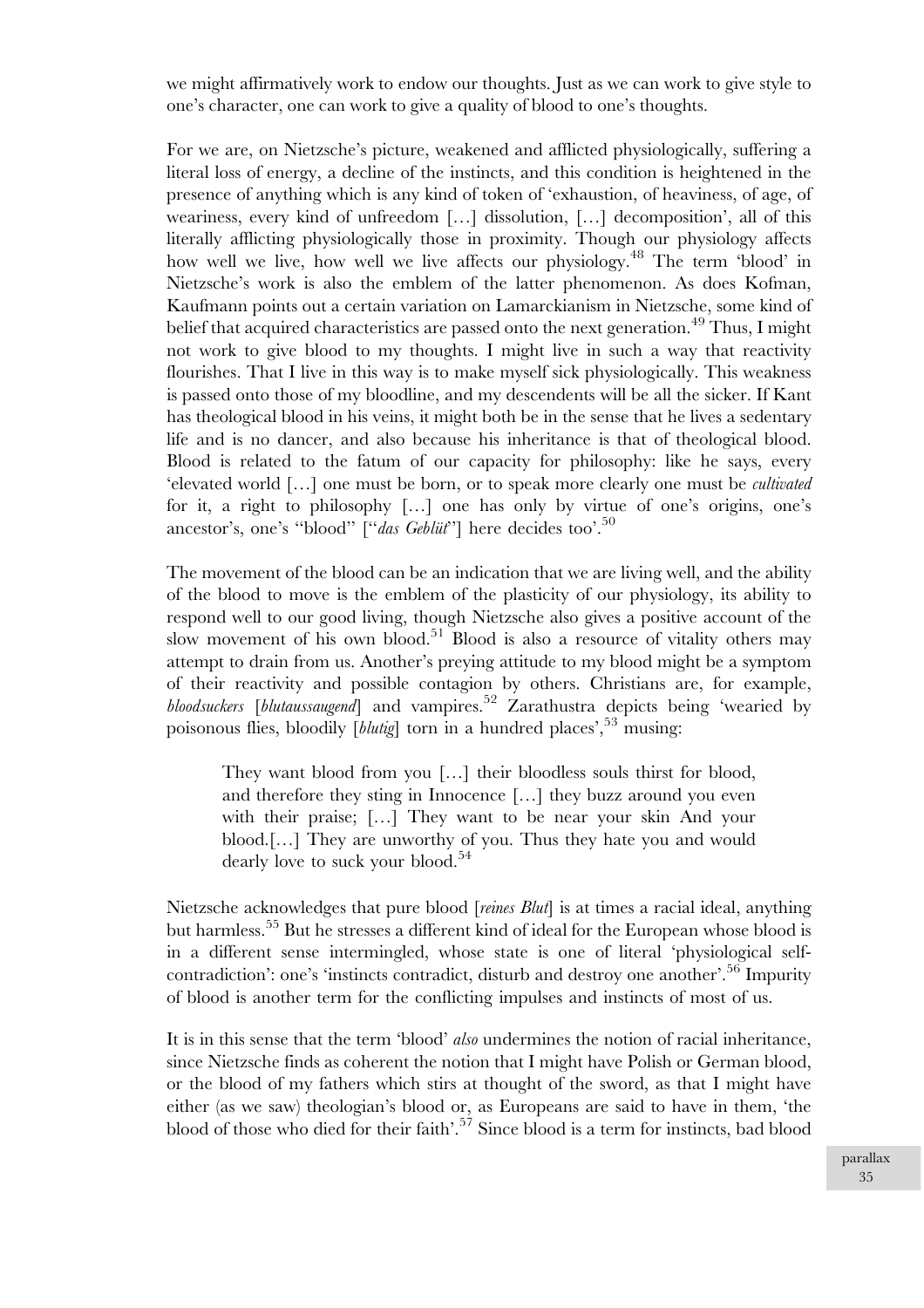generally connotes reactivity: 'If I despise someone, he guesses that I despise him: by my mere existence I outrage everything that has bad blood [schlechtes Blut] in its body'.<sup>58</sup> Blood is a matter of the delicate physiology of the intellect, thus the philosophy one writes may be a matter of the speed at which the blood courses through one's veins, or the richness of one's blood. Nietzsche relates the production of Daybreak to a 'sweetening and spiritualization […] connected with an extreme poverty of blood [Blut] and muscle<sup>'.59</sup> He suggests that it reflects the thinking of cold [kaltblütig],<sup>60</sup> or as we saw earlier, 'slow'<sup>61</sup> blood. Book four of *The Gay Science* is keep entitled Sanctus Januarius whose blood was as Kaufmann reminds us, 'kept in a vial, […] becom[ing] liquid again on a certain feastday'. Kaufmann suggests that Nietzsche feels his blood has become liquid again.<sup>62</sup> Texture of blood is therefore also the symptom or expression, not just of 'type' but of regeneration. Finally, Zarathustra is said to love of all writings 'only that which is written with blood  $\left[mit\;seinem\;Blut\right]$ '.<sup>63</sup> 'Write with blood [Schreibe mit Blut]' he proposes, 'and you will discover that blood is spirit [dass Blut Geist ist]<sup>'.64</sup> In the same passage, blood is also the marker of the peculiar, the strange and new as valuable: 'it is not an easy thing to understand unfamiliar blood [fremdes Blut]'.<sup>65</sup>

Kofman, who stresses that Nietzsche writes with his blood, $66$  thinks we don't need Nietzsche to know that a philosopher's writing is sanguine. For her, philosophers always write with their blood in the sense that blood has been figured by her (and she takes it, by Nietzsche) as the play of active or reactive forces. But blood is the site of the writing and rewriting of the body: it is not a marker of being passively fixed. Kofman uses her reference to Nietzsche's Polish blood, and his rewriting of himself as embodying both his mother's and his father's instincts, to emphasise the potential in Nietzsche's work to value the will – including the philosopher's will – to actively refigure such identifications, powerful as they are.

Think, for example, of how Nietzsche's account of himself as at once his father and his mother, enables a certain analysis of the philosopher as staging his sexual position or identification.<sup>67</sup> This is a reading methodology that Kofman partly derives from Freud's work, and also deploys (in part) in various of her own works. In Socrates, interpretations of Socrates by Hegel, Kierkegaard, Plato, and Nietzsche are taken as figurings, stagings and rewritings of paternal identification, such that, in reading Socrates, philosophers are seen to write themselves.<sup>68</sup> The Nietzche for whom Socrates is an identificatory figure is also the Nietzsche for whom his father and mother are important identificatory figures.

According to this interpretation, the philosophical text is the staging of the philosopher's sexual position (or identification) which it simultaneously, actively or reactively refigures. Here we see the interconnection between Nietzsche's Polish heritage, and his maternal and paternal heritage. Kofman argues that understanding blood in this way leads to a 'rejection of every kind of [pregiven] relation with one's parents,  $[\dots]$  familial relationship (*parente*) isn't a physiological given, it rests on the will – or otherwise – to be in a relationship of proximity or identification with those who to whom one is physiologically closest'.<sup>69</sup>

Nietzsche refigures his familial relationship in terms of his inheritance of active forces from his father and reactive from his mother. He reinvents his identificatory familial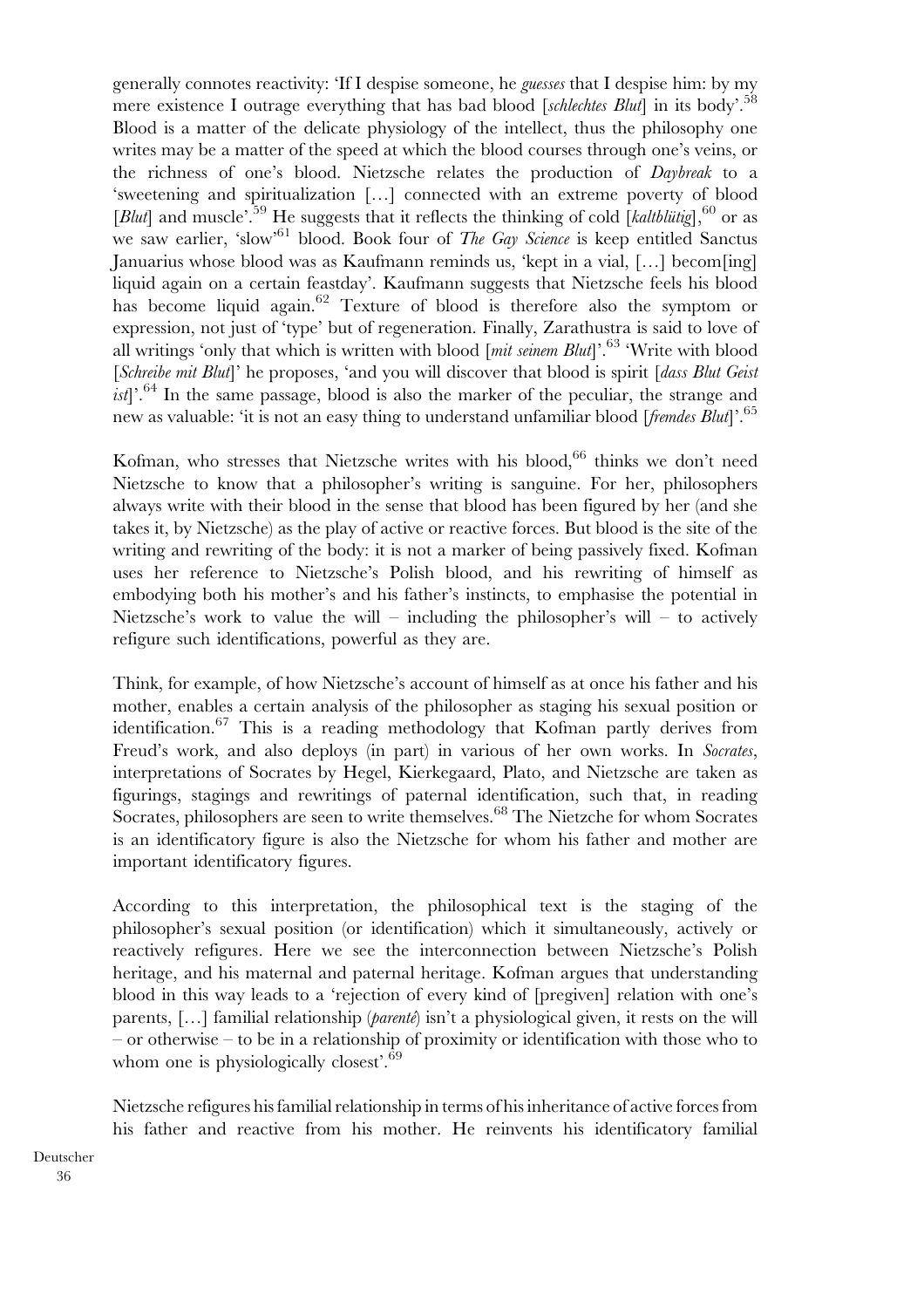relationships, in fictional or imaginary terms, in the form of a fantasmatic genealogy understood by Kofman as a refiguring of the 'roman familial' or family romance.<sup>70</sup> Nietzsche seems to identify with his father, explaining that he takes from his father the language of the high, hauteur and nobility. But she continues, in Nietzsche's strange family romance, he does so to pervert the sense, in fact the very values that his father would consider elevated, for those paternal religious values will be redefined by Nietzsche as low, and as reactive. In Kofman's terms, 'Nietzsche n'élève son père, que pour mieux le «tuer».<sup>71</sup> (If Nietzsche elevates his father, it is only so as the better to 'murder' him).

On this reading, Nietzsche's staging of his blood heritage is part of a project of reshaping it. It is again part of the project of undermining concepts of the purely biological. The reshaping of our blood – in multiple senses, as we've seen here – is part of becoming who we are and relates to identificatory masks in the work of Nietzsche, and for that matter, in the work of Sarah Kofman. Thus we are asked to imagine the thickening and thinning of Nietzsche's blood as he identifies with Schopenhauer, Wagner, Bismarck, Napoleon, Socrates, Christ, the Polish, and of the thickening and thinning of Kofman's blood as for her part she identifies with Derrida, Freud, Hoffman and Nietzsche himself.

Kofman's claim is that we are all staging our memoires (not manifesting them, but constituting them and reconstituting them), just as she was herself in relation to those and other figures, in our readings of and actions as philosophers, educators, poets, wives, daughters and Heloises, in our acts of identification, adoption, recuperation, rejection, affiliation, aggression, competition, of duty and disavowal, of raising high and bringing low. Her reminder is that these gestures of identification are material and embodied. They may heighten or sap energy. They may be invigorating or numbing. They are not just the expressions of the philosopher's materiality, but also a contribution to that materiality. Kofman suggests one could interrogate one's will to renegotiate these memoires in our philosophical work, reconceiving this as life-work.

## Notes

 $8$  Nietzsche, *Ecce Homo*, p. 240, translation modified; Friedrich Nietzsche, Ecce Homo, p.240, translation modified; Nietzsche, Nietzsche Werke, VI, p.280.

 $9$  Nietzsche, *Ecce Homo*, p.240.

<sup>10</sup> With regards his discussion of recreation (Nietzsche, Ecce Homo, p.240) see Sarah Kofman, The Childhood of Art: An Interpretation of Freud's Aesthetics, trans. Winifred Woodhull (New York: Columbia University Press, 1988).

<sup>11</sup> See for example, Friedrich Nietzsche, Beyond Good and Evil, trans. W. Kaufmann (New York: Vintage, 1966), p.137, sec.210; Friedrich Nietzsche, The Antichrist, in Twilight of the Idols and The Antichrist, trans. R. Hollingdale (Harmondsworth: Penguin, 1968), p.122, sec.11; Friedrich Nietzsche, Twilight of the Idols in Twilight of the Idols and The Antichrist, trans. R. Hollingdale (Harmondsworth: Penguin, 1968), p.40.

<sup>&</sup>lt;sup>1</sup> Friedrich Nietzsche, *Ecce Homo*, in On the Genealogy of Morals and Ecce Homo, trans. and ed. by Walter Kaufmann (New York: Vintage Books, 1967), p.222. I cite published translations but provide the German in more open cases, giving the German reference if the translation has been modified.

<sup>&</sup>lt;sup>2</sup> Nietzsche, *Ecce Homo*, p.221.

 $3$  Nietzsche, *Ecce Homo*, p.240.

 $4$  Nietzsche, *Ecce Homo*, p.240, translation modified; Friedrich Nietzsche, Nietzsche Werke, Kritische Gesamtausgabe, Der Fall Wagner Götzen-Dämmerung. Nachgellassene Schriften (August 1888 - Anfang Januar 1889). Der Antichrist. Ecce homo. Dionysos-Dithyramben, VI, ed. by G. Colli and M. Montinari (Berlin: De Gruyter, 1969), p.280.

 $<sup>5</sup>$  Nietzsche, *Ecce Homo*, p.240.</sup>

 $6$  Nietzsche, *Ecce Homo*, p.240.

<sup>7</sup> Nietzsche, Ecce Homo, p.239.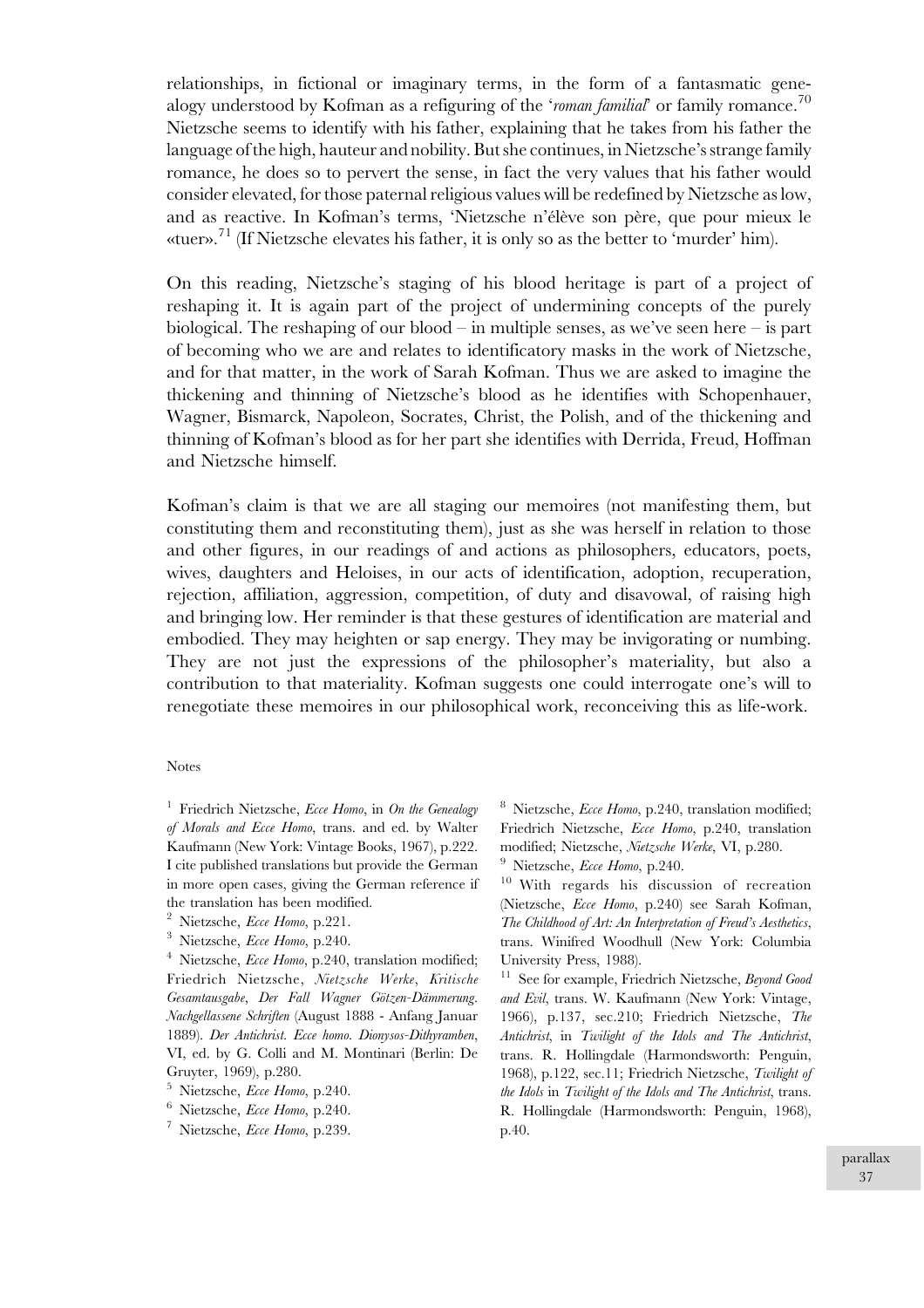<sup>12</sup> Friedrich Nietzsche, *The Gay Science*, trans. W. Kaufmann (New York: Vintage, p.322), sec.366.

- $13$  Nietzsche, *The Gay Science*, p.322, sec.366.
- <sup>14</sup> Nietzsche, *The Gay Science*, p.322, sec.366.
- $15$  Nietzsche, The Gay Science, p.34.
- $16$  Friedrich Nietzsche, Twilight of the Idols, p.29.
- <sup>17</sup> Nietzsche, *The Antichrist*, p.142, sec.30.
- <sup>18</sup> Nietzsche, *The Antichrist*, p.173, sec.54.

<sup>19</sup> Friedrich Nietzsche, *The Will to Power*, trans. W. Kaufmann and R. Hollingdale (New York: New York, 1968), p.277, sec.511; Friedrich Nietzsche, Nietzsche Werke, Kritische Gesamtausgabe Nachgelassene Fragmente, Herbst 1885 - Herbst 1887, VIII, ed. by G. Colli and M. Montinari (Berlin: De Gruyter, 1974), p.104 (fragment, sec.2 [90]).

 $^{20}$  Nietzsche, Beyond Good and Evil, p.130 sec.208.

<sup>21</sup> Nietzsche, *The Gay Science*, p.34; Friedrich Nietzsche, Nietzsche Werke, Kritische Gesamtausgabe, Idyllen aus Messina, Die fröhliche Wissenschaft, Nachgelassene Fragmente Frühjahr 1881 bis Sommer 1882, ed. by G. Colli and M. Montinari, V (Berlin: De Gruyter, 1973), p.16.

<sup>22</sup> Nietzsche, Beyond Good and Evil, p.162 sec.231.

 $23$  Nietzsche, The Gay Science, p.35.

<sup>24</sup> Nietzsche, *The Gay Science*, p.35.

<sup>25</sup> Friedrich Nietzsche, The Will to Power, trans. W. Kaufmann and R. Hollingdale (New York: New York, 1968), p.104, sec.408; Friedrich Nietzsche, Nietzsche Werke, Kritische Gesamtausgabe Nachgelassene Fragmente, Frühjahr bis Herbst 1884, ed. by G. Colli and M. Montinari, VII (Berlin: De Gruyter, 1974), p.174 (fragment sec.26 [100]).

<sup>26</sup> Nietzsche, Ecce Homo, p.222; Nietzsche, Nietzsche Werke, VI, p.262.

 $27$  Initially it seems to be his father who is deemed decadent, but his mother is not attributed a higher rung.

 $28$  Nietzsche, *Ecce Homo*, p.223.

<sup>29</sup> Friedich Nietzsche, Thus Spoke Zarathustra: A Book for Everyone and No one, trans. R. J. Hollingdale (Harmondsworth: Penguin, 1969), p.93.

 $30$  Jacques Derrida, The ear of the other : otobiography, transference, translation / texts and discussions with Jacques Derrida, trans. Peggy Kamuf, ed. by C. V. McDonald (New York: Schocken Books, 1985), p.5, translation modified; Jacques Derrida, L'oreille de l'autre: otobiographies, transferts, traductions Textes et débats avec Jacques Derrida sous la direction de Claude Lévesque et Christie V. McDonald (Quebec: VLB, 1982), p.16.

 $31$  Derrida, The ear of the other, p.5.

<sup>32</sup> Nietzsche, Beyond Good and Evil, p.13, sec.6; Friedrich Nietzsche, Nietzsche Werke, ed. by G. Colli and M. Montinari, VI, Kritische Gesamtausgabe, Jenseits von Gut und Böse, Zur Genealogie der Moral (1186–1887), (Berlin: De Gruyter,1968), p.13.

 $33$  Nietzsche, *The Antichrist*, p.119, 120, 121 sec.8, 9, and 10; Nietzsche, Nietzsche Werke, VI, p.172, 173 and 174.

 $34$  Nietzsche, The Antichrist, p.130 [sec.20]; Nietzsche, Nietzsche Werke, VI, p.185.

 $35$  Nietzsche, *Beyond Good and Evil*, p.130, sec. 208.

<sup>36</sup> Sarah Kofman, Explosion, 2 vols., 1. De l'Ecce homo

de Nietzsche; 2. Les enfants de Nietzsche (Paris: Galilée, 1992–1993), forthcoming in translation by Duncan Large, Athlone Press.

<sup>37</sup> Cited and discussed in Kofman, Explosion, I, p.190.

38 Nietzsche, Nietzsche Werke, VI, p.266 (Third sentence of sec.3, 'Warum ich so weise bin [Why I am so wise]', does not appear in Kaufmann's English translation of *Ecce homo*.<br> $^{39}$  M<sub>2</sub> Henry Konference Mistraches

<sup>39</sup> Walter Kaufmann, Nietzsche: philosopher, psychologist, antichrist (Princeton, N.J: Princeton University Press, 1974), p.284.

<sup>40</sup> Walter Kaufmann, Nietzsche, p.285.

<sup>41</sup> Walter Kaufmann, Nietzsche, p.295.

<sup>42</sup> Walter Kaufmann, Nietzsche, p.288.

<sup>43</sup> Kofman Explosion, I, p.190. She concludes that this is precisely what prevents us from understanding the reference to blood in a biological sense, or sense of blood, or race, or in a racist sense (p.190–1).

 $^{44}$  Nietzsche, The Gay Science, p.342, sec.380; Friedrich Nietzsche, Nietzsche Werke, V, p.315.

 $45$  Nietzsche, *The Antichrist*, p.121, sec.9, translation modified.

<sup>46</sup> Nietzsche, *Zarathustra*, p.260; Friedrich Nietzsche, Nietzsche Werke Kritische Gesamtausgabe, ed. by G. Colli and M. Montinari, VI, Also Sprach Zarathustra Ein Buch für Alle und Keinen (1883–1885), (Berlin: De Gruyter, 1968), pp.303–4.

<sup>47</sup> Nietzsche, Gay Science, p.36.

<sup>48</sup> Nietzsche, Twilight of the Idols, p.79, sec.20.

<sup>49</sup> Kaufmann, *Nietzsche*, p.295; and for his longer reflections on this question in Nietzsche's work see Keith Ansell-Pearson, Viroid life : perspectives on Nietzsche and the transhuman condition (London and New York: Routledge, 1997).

 $50$  Nietzsche, *Beyond Good and Evil*, p.140, sec. 213.

 $51$  'My blood moves slowly [Mein Blut läuft langsam]', Nietzsche, Ecce Homo, p.223.

 $52$  Nietzsche, The Antichrist, p.180, sec.58.

<sup>53</sup> Nietzsche, Zarathustra, p.79.

 $^{54}$  Nietzsche, *Zarathustra*, p.79; 'Blut möchten sie von dir […] Blut begehren ihre blutlosen Seelen – und sie stechen daher in aller Unschuld […] Sie summen um dich auch mit ihrem Lobe […] Sie wollen die Nähe deiner Haut und deines Blutes [...] denn sie sind deiner unwerth. Also hassen sie dich und möchten gerne an deinem Blut saugen', Nietzsche, Nietzsche Werke, VI, pp.62–3).